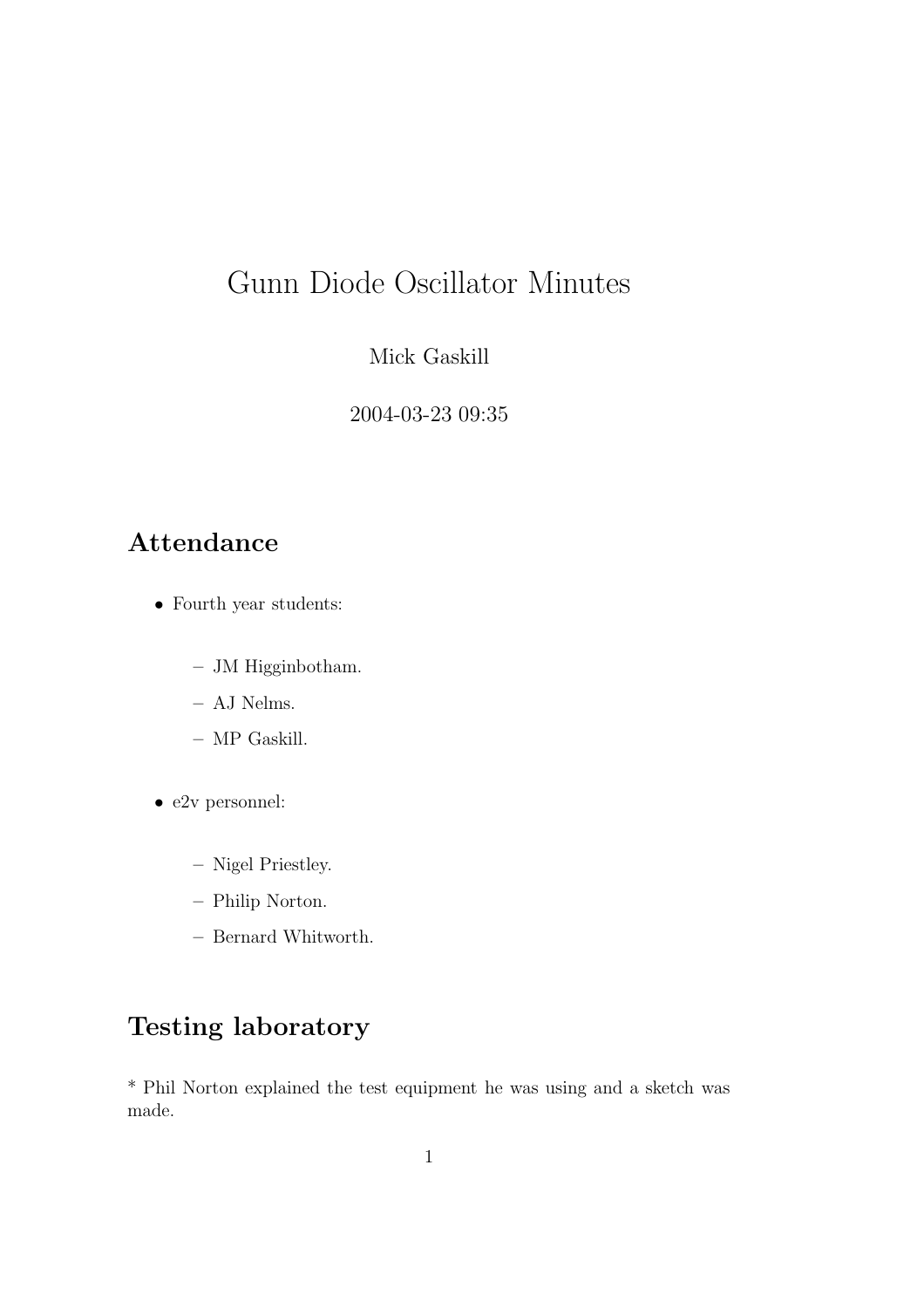

- Phil had an accurate power supply  $-$  it is important to take account of volt drop.
- The oscillator has a  $1 \mu$ F capacitor mounted at the biasing point this can be between  $1-10 \mu F$ . The leads connecting from the oscillator to the supply should be short as possible to reduce any inductance.
- The connections to the oscillator were then soldered.
- The oscillator was then mounted on the waveguide WG27 but not tightened. The power was then switched on, the oscillator was then firmly secured by tightening the screws individual, constantly looking at the power meter. This is to gain the optimum power output and reduces any air gaps, note that losses can be as much as 20 mW!
- The initial frequency was 85.8991 GHz with 35 mW of power, using 5.402 V and taking 0.785 A.
- Phil mentioned using the "frequency pushing method". This means to alter the frequency of the Gunn while keeping the power flat over that region.
- At this point Phil explained that it would be a important to take some measurements on this working system before the team got their hands on it.
- The parameters taken were voltage, current, frequency, power, over different backshort distances. It was suggested that these figures could be used in the report testing section. A plot of power versus voltage would be interesting. A set of Vernier were used to measure the backshort distance.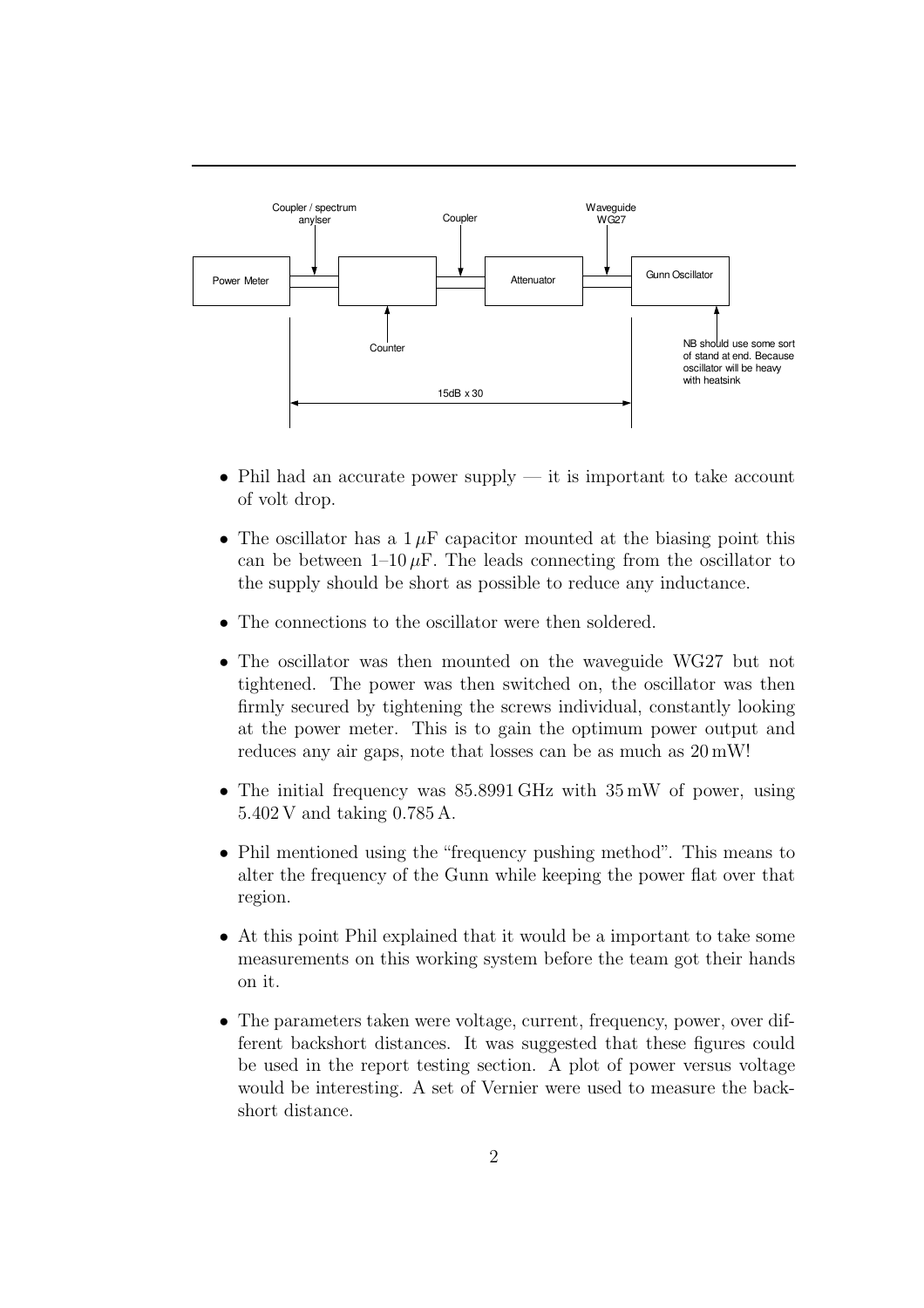| Backshort (mm) | Bias | Jurrent | Power $(mW)$ | Frequency (GHz) |
|----------------|------|---------|--------------|-----------------|
| 13.0           | 4.5  | 0.776   | 21.5         | 85.69           |
| 13.0           | 5.0  | 0.773   | 16.5         | 85.83           |
| 13.0           | 5.5  | 0.771   | 12.0         | 85.94           |
| $13.0\,$       | 6.0  | 0.772   | 9.0          | 86.00           |

| Backshort (mm) | Bias ( | Current<br>(A | Power $(mW)$ | Frequency (GHz) |
|----------------|--------|---------------|--------------|-----------------|
| 13.5           | 4.5    | 0.771         |              | 85.63           |
| 13.5           | 5.0    | 0.770         | 5.0          | 85.80           |
| 13.5           | 5.5    | 0.770         | 5.U          | 85.91           |
| 13.5           | 0.U    | 0.771         | b.t          | 85.98           |

| Backshort (mm) | Bias | Current<br>$\mathbf{A}$ | Power $(mW)$ | Frequency (GHz) |
|----------------|------|-------------------------|--------------|-----------------|
| 14.0           | 4.5  | 0.775                   | $16.0\,$     | 85.62           |
| 14.0           | 5.0  | 0.773                   | 19.0         | 85.79           |
| 14.0           | 5.5  | 0.773                   | $19.0\,$     | 85.90           |
| l4.0           | 6.0  | 0.773                   | 17.0         | 85.96           |

| Backshort (mm) | Bias(C) | Current $(A)$ | Power $(mW)$ | Frequency (GHz) |
|----------------|---------|---------------|--------------|-----------------|
| 14.5           | 4.5     | 0.771         |              | 85.59           |
| 14.5           | 5.0     | 0.769         | 5.5          | 85.76           |
| 14.5           | 5.5     | 0.770         | $10.0\,$     | 85.87           |
| 14.5           |         | በ 771         | 11.5         | 85.94           |

| Backshort (mm) | Bias | Current | Power $(mW)$ | Frequency (GHz) |
|----------------|------|---------|--------------|-----------------|
| 15.0           | 4.5  | 0.778   | 40.0         | 85.61           |
| 15.0           | 5.0  | 0.774   | 35.0         | 85.77           |
| 15.0           | 5.5  | 0.772   | 32.0         | 85.87           |
| $15.0\,$       | 6.0  | 0.771   | 25.0         | 85.93           |

| Backshort (mm) | Bias | Jurrent<br>$\boldsymbol{A}$ | Power $(mW)$ | Frequency (GHz) |
|----------------|------|-----------------------------|--------------|-----------------|
| 15.5           | 4.5  | 0.768                       | 5.0          | 85.52           |
| 15.5           | 5.0  | 0.766                       | 4.0          | 85.69           |
| 15.5           | 5.5  | 0.776                       | 4.U          | 85.80           |
| 15.5           | 6.0  | 0.768                       | 4.5          | 85.87           |

 $\bullet\,$  It was seen that not much variation of frequency versus backshort.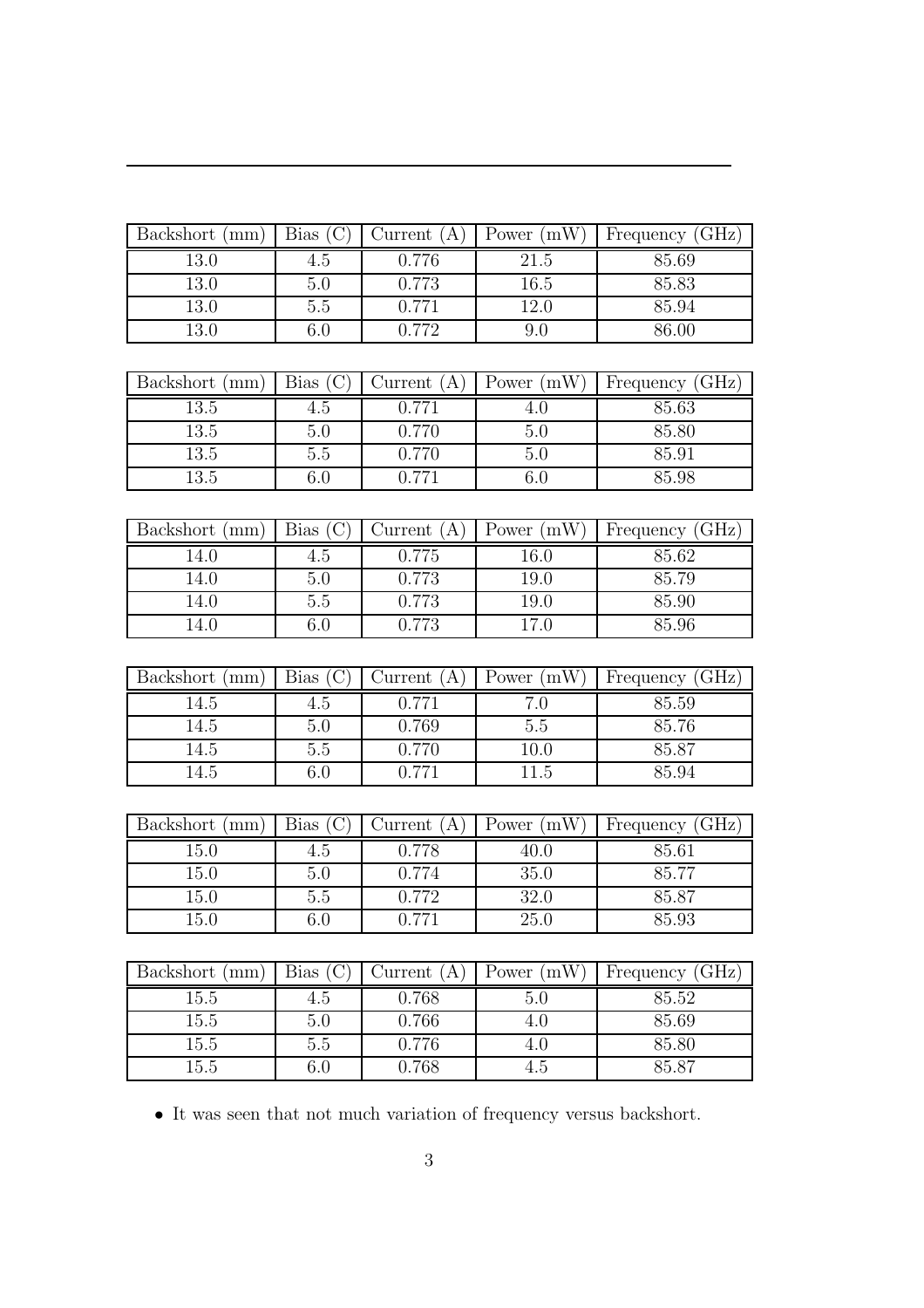- During these tests it was noted that the device was getting hot, Phil stated that the could run to approximately 115◦C. But this would result in a reduced power, therefore its important to keep the device cool.
- Phil then recommended it would be beneficially to the group to take the device apart and look inside and re-set it back up ourselves.
- Insulation is placed round the radial line transformer pin, a length of this tape was given to the group and is wrapped around a pencil. The tape  $\varepsilon_r = 2.2$ . As an estimate the length of tape to put round each radial line pin is  $1\frac{1}{4}$  $\frac{1}{4}$  turns. A washer is on the top of the radial line transformer pin this is at ground potential. The dimension of the pin were approximately 2.5 mm diameter and 1.5 mm thick. A sketch was made.
- Andrew replaced the Gunn diode with an alternative, the diode sits within a housing and sits flat to the floor in the cavity, the flange of the diode sits on the floor of the waveguide.
- The Gunn diode was tweaked. Rotating the Gunn while connected to the supply is a way of optimising the potential output, although if the contact is loss with the radial line this can cause the Gunn diode to be destroyed if the contact is made back again instantly. Phil demonstrated this.
- The spring keeps the contact in position, this can be used to lock the diode at the highest power.
- Optimum performance was at 85.05 GHz with 50 mW of power, although he stated that he could not get the goal frequency 87 GHz. Phil stated that it was not the package design, it would likely to be the oscillator design. Mick provided a solution to the problem by having a extra shim that could be implemented, Bernard made one.
- It was suggested that a second harmonic backshort slide could be used to optimise the second harmonic frequency. Bernard had produce four different backshorts set at different lengths: 0 mm, 0.5 mm, 1.0 mm, 1.5 mm. These results showed that little was to gain from this line of design.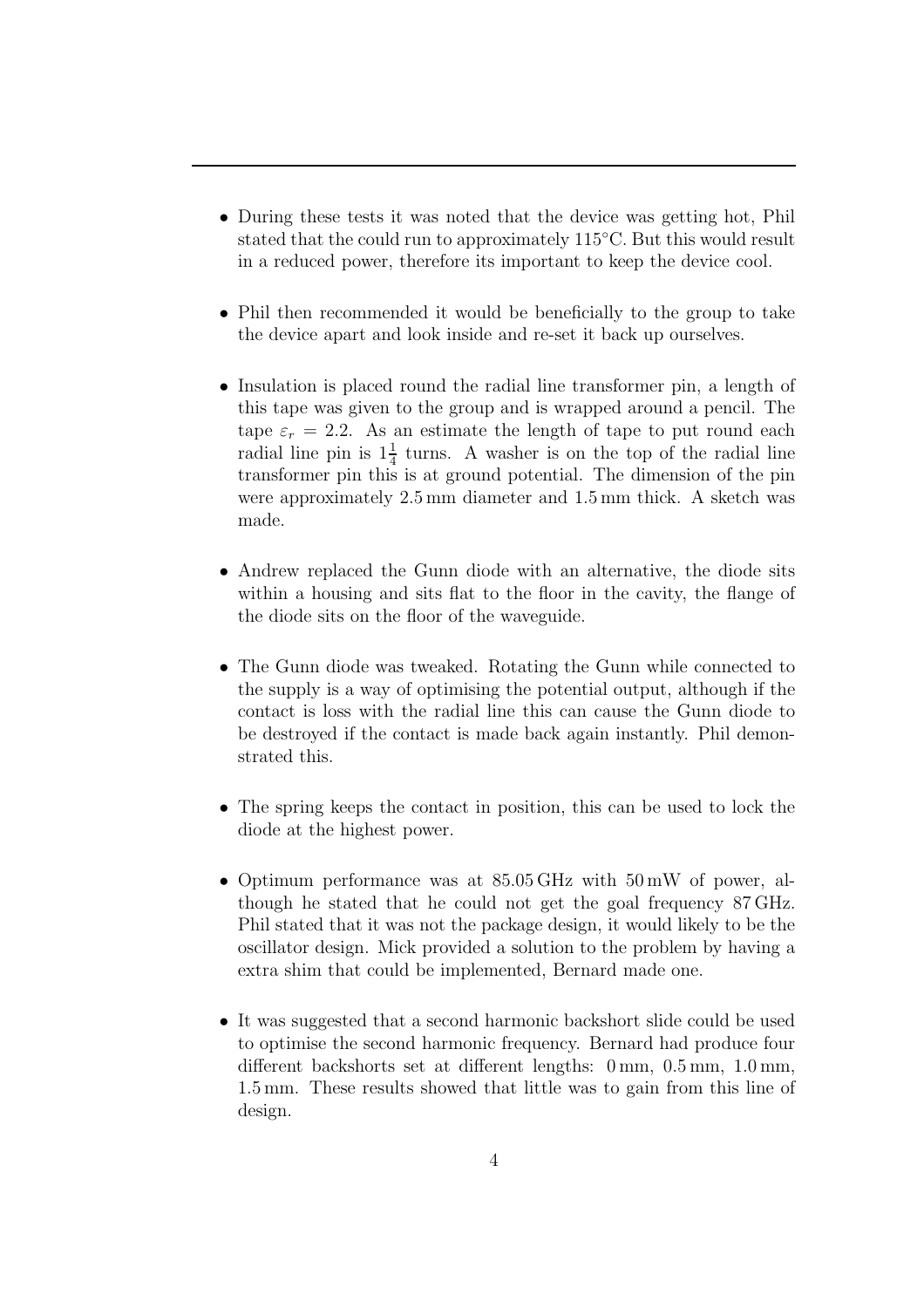| Distance (mm) | Power $(mW)$ | Frequency (GHz) |
|---------------|--------------|-----------------|
| 0.00          | 44.0         | 85.68           |
| 0.50          | 45.0         | 85.70           |
| $1.00\,$      | 45.5         | 85.74           |
| 1.50          | 25.5         | 85.61           |

- Phil showed the group of a second example of this sort of design produced by a old employee of e2v. This looked fairly similar although the spacing between the diodes has various numbers of shims at different sizes, this was to gain the optimum performance.
- Again Phil suggested that the paper by H.Barth was lacking the full truth.
- Jamie went to discuss the simulation he has been doing with Keith Newsome (senior engineer).
- Mick went to discuss with Bernard Whitworth (machinist) about some points with the manufacturing of the device.
- Bernard explained that he would be extremely busy with customers and would be unlikely be able to spend much time on this project. Mick suggested that we did not need the full version to be built a more feasible solution would be just to build the Gunn diode housings. He agreed this would reduce the turnover time although expressed that his other jobs were a priority but would be happy to do our work but Nigel would have the final approval.
- At this point we all met back up in the meeting room to discuss the days findings and actions required from both parties.
- It was suggested that it would be more feasible to aim for using two Gunn diodes as this would be solving the design requirements of power combining. Due to the performance of the single device it would be hoped to get about  $80 \text{ mW}$  with two. Then we could add on a third device if possible.
- A heatsink and fan was provided by Nigel for us to use.
- It was expressed that the Gunn diodes should be manufactured at very latest for the first week in May, Bernard and Nigel agreed that this job should be prioritised with the other impending customer jobs.